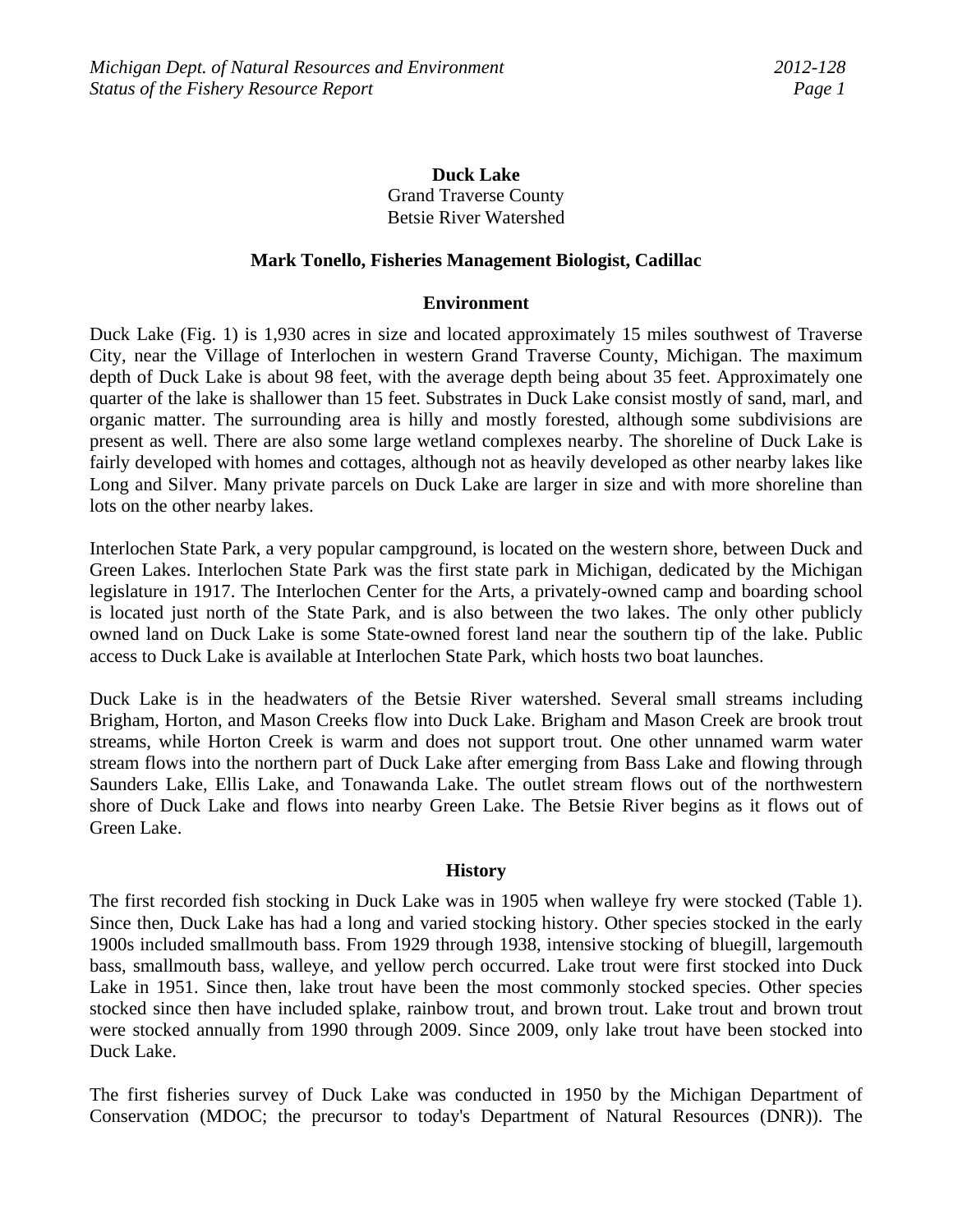researchers used experimental gill nets and seines in the survey. Species caught in the 1950 survey included northern pike, yellow perch, smallmouth bass, largemouth bass, bluegill, longear sunfish, pumpkinseed sunfish, rock bass, longnose gar, white sucker, lake herring, rainbow smelt, mimic shiner, common shiner, bluntnose minnow, and logperch. Limnological investigations determined that oxygen was present even in the deepest portions of the lake, which likely led to lake trout stocking beginning in 1951.

DNR file correspondence from the 1950s indicates that anglers were regularly catching lake trout, some in excess of 10 lbs. Apparently the lake trout stocked in the early 1950s were marked with fin clips, and angler catches seemed to indicate that multiple year classes of the stocked lake trout were surviving and thriving.

Other fisheries surveys of Duck Lake were conducted by the MDOC and DNR in 1967, 1975, 1981 (Hay 1981), 1991 (Hay 1991), and 1997. The 1967, 1975, and 1981 surveys utilized only gill nets. The fish species composition of these surveys did not differ appreciably from the 1950 survey. Species caught that had not been observed in 1950 included bowfin, brown trout, bullhead (species not indicated), and redhorse (species not indicated). Lake trout and splake were first caught in the 1981 survey (Hay 1981). Fin clips indicated that the lake trout caught in the 1981 survey were survivors from the 1965 stocking effort. Age and growth analysis from the 1981 survey indicated that lake herring and yellow perch were growing slowly, while northern pike were growing well in excess of the State average.

The 1991 survey was the first in which fyke nets were used in addition to gill nets (Hay 1991). This allowed for better surveying of shallow waters, leading to greater numbers of panfish and bass caught. The survey revealed good populations of smallmouth bass, bluegill, and pumpkinseed sunfish. These species showed average growth, with each being near the state average. Good numbers of yellow perch, rock bass, northern pike, splake and lake herring were also caught, along with lesser numbers of lake trout, brown trout, and rainbow smelt. One lake whitefish was caught in the 1981 survey, the first ever documented from Duck Lake. As in 1981, yellow perch were growing slowly. Northern pike, which had been growing rapidly in 1981, were now growing 1.3 inches slower than the State average. Lake herring were not aged in 1981.

In 1997, a general fisheries survey of the Duck Lake fish community was completed using fyke and inland gill nets. A total of 577 fish weighing 507.6 lbs were caught (Table 2). Bluegill, rock bass, lake herring, and pumpkinseed sunfish were the most numerous species caught. Other species present in good numbers included lake trout, largemouth bass, northern pike, smallmouth bass, and yellow bullhead. Smaller numbers of alewife, brown trout, bowfin, brown bullhead, white sucker, longnose gar, splake, and yellow perch were also caught. This was the first time that alewife had been documented in Duck Lake. As in the 1991 survey, one lake whitefish was caught. Also as in the 1991 survey, northern pike growth was poor in 1997 (Table 3). Lake herring were also growing slowly, at 2 inches slower than the State average. Lake trout growth however, was outstanding, as they were growing nearly seven inches faster than the State average. Twelve of the 20 lake trout caught in 1997 were from the 1992 year class. Other species from the 1997 survey showed growth that was near the State average.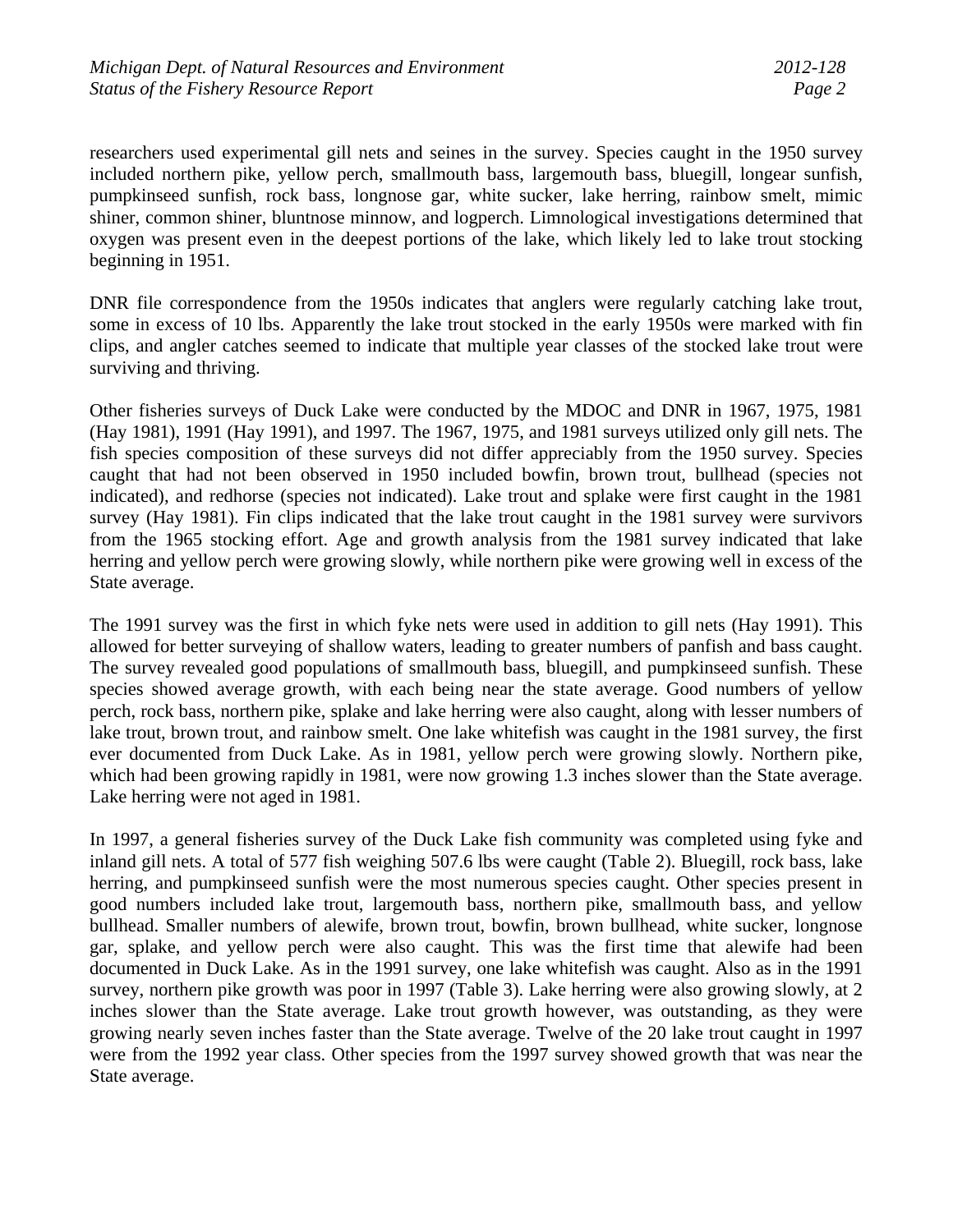From 1994-2011, a total of 65 exceptional fish caught from Duck Lake have been entered into the DNR Fisheries Division Master Angler program (Table 4). Of those 65 fish, the vast majority were rock bass. Other species, each represented by one entry, included bluegill, lake herring, longnose gar, northern pike, pumpkinseed sunfish, smallmouth bass and splake. The large number of Master Angler entries for Duck Lake speaks to the popularity of fishing on Duck Lake.

### **Current Status**

The most recent comprehensive fisheries survey of Duck Lake was conducted by the DNR in the summer of 2008. The netting portion of the survey took place from June 19 through June 22. Survey gear used included one large-mesh fyke net (3 net-nights), three trap nets (9 net-nights), and three experimental graded-mesh inland gill nets (9 net-nights). The primary purpose of this survey was to assess the status of all fish populations in Duck Lake, with additional focus on the brown trout and lake trout populations.

During the 2008 June netting survey, a total of 921 fish were caught, representing 14 different species (Table 5). Rock bass were the most frequently collected species, with a total of 511 caught. They represented 55.4% of the total catch by number and ranged from 3 to over 12 inches in length. Other panfish species collected included bluegill (115 from 4-8 inches), green sunfish (3 at 3 inches), pumpkinseed sunfish (15 from 4-6 inches), and yellow perch (139 from 5-12 inches).

Game fish species caught in the 2008 June netting survey primarily included largemouth bass, smallmouth bass, and northern pike (Table 5). Totals of 35 largemouth and 33 smallmouth bass were caught, with the largemouth ranging up to 17 inches and the smallmouth up to 19 inches. The smallmouth bass averaged 15.4 inches, with 73% over 14 inches in length. The northern pike catch consisted of 16 individuals from 13 to 33 inches, averaging 24.6 inches. Other fish species caught in the 2008 survey included 1 brown trout (6 inches), 27 brown bullhead (7-14 inches), 1 longnose gar (34 inches), 2 sticklebacks (not identified to species, both were 2 inches), 21 white suckers (9-20 inches), and 4 yellow bullhead (9-11 inches). Noticeably absent from the 2008 survey were lake trout and lake herring.

Most species caught in the 2008 Duck Lake survey showed growth near the State of Michigan length at age average (Table 6). Largemouth and smallmouth bass in particular were growing well, with both species growing 1.1 inches faster than the State average. Not enough (fewer than five of any one age class) northern pike were collected to make statistical inferences regarding age and growth.

Fish species that were not caught in the 2008 survey of Duck Lake but had been reported in previous surveys included alewife, bowfin, lake herring, lake trout, lake whitefish, longear sunfish, longnose gar, rainbow smelt, and redhorse.

Limnological sampling on Duck Lake was conducted by the DNR in 93 feet of water on August 28, 2008. On that day, Secchi depth was recorded as 16 feet, and the thermocline was relatively deep at 33 feet. The temperature profile showed oxygen concentrations of less than 3 ppm in water deeper than 81 feet. Shoreline data was also collected on Duck Lake by DNR Fisheries personnel on August 28, 2008 (Table 7). Data collected included the number of docks, submerged trees, and houses found per kilometer of shoreline, as well as how much of the shoreline is armored or hardened with a structure in order to prevent erosion. Duck Lake averaged 13.0 docks per kilometer (20.8 docks per mile), 21.4%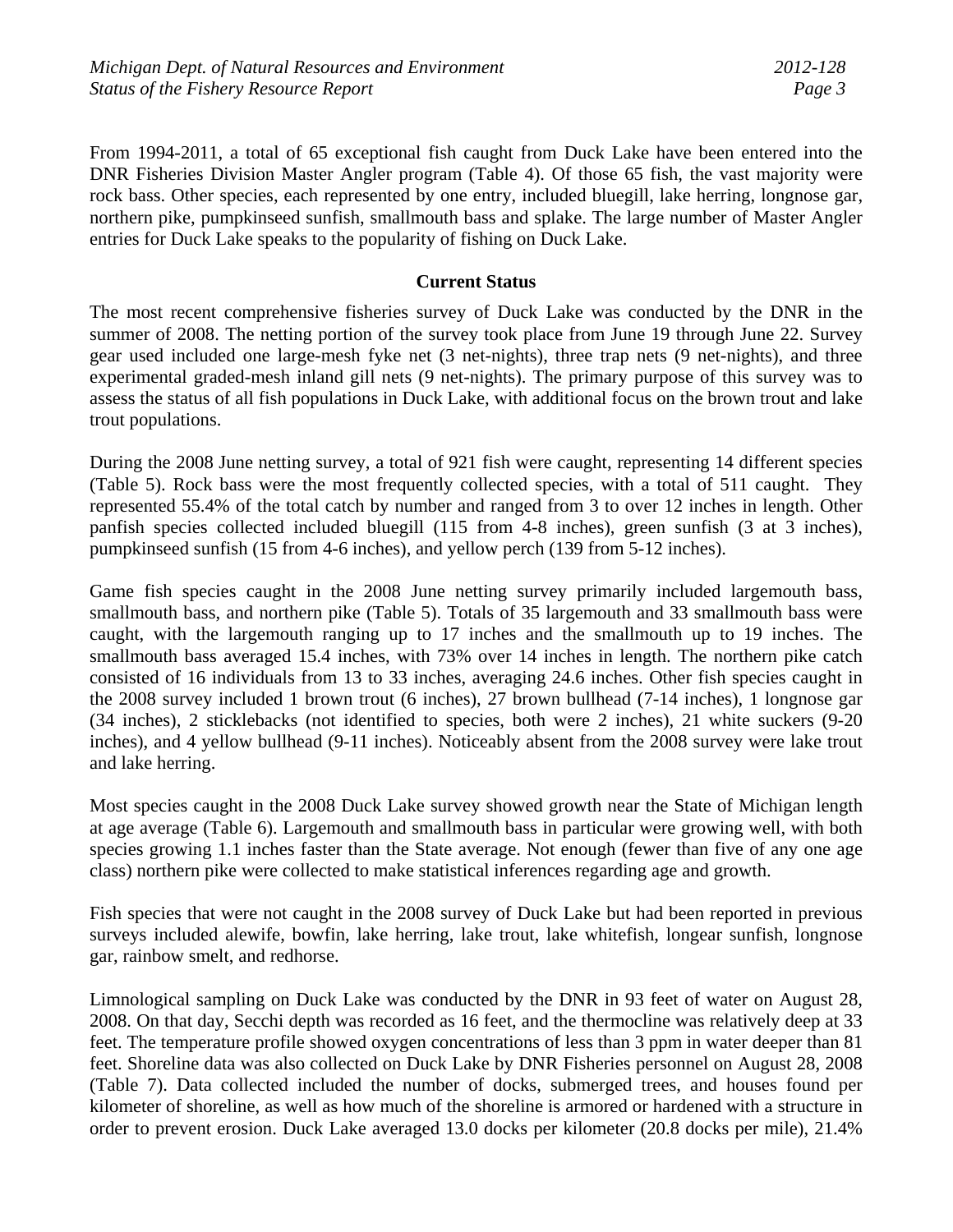shoreline armoring, 175 submerged trees per kilometer (280 submerged trees per mile), and 15.4 houses per kilometer (24.6 houses per mile).

## **Analysis and Discussion**

One of the reasons for conducting the 2008 survey of Duck Lake was to evaluate the brown trout stocking program, which had been underway since 1989 (Table 1). However, only six brown trout were caught in the three fisheries surveys conducted (1991, 1997, 2008) since that program began. That fact, combined with a lack of positive angler catch reports of brown trout in Duck Lake, led to the discontinuation of the brown trout stocking program. Brown trout were last stocked into Duck Lake in 2009.

The 2008 DNR fisheries survey showed that Duck Lake has generally healthy gamefish populations. Largemouth and smallmouth bass in particular were numerous and are keystone predators. In the 1997 survey, the average sizes and percentage exceeding the minimum legal size were much lower for both largemouth and smallmouth bass than in 2008. The 2008 survey showed that the bass populations of Duck Lake are well balanced, with good growth, multiple year classes represented in the catch, and many individuals exceeding the minimum legal-size limit of 14 inches. Duck Lake has a reputation for providing excellent bass fishing opportunities, and the 2008 survey confirmed that. The northern pike catch in the 2008 survey was fair, with eight of the sixteen caught exceeding the minimum legal length of 24 inches.

The lack of lake trout and lake herring in the catch of the 2008 survey of Duck Lake is concerning, considering that lake trout are annually stocked and these two species have been present in most previous surveys of Duck Lake. However, angler reports indicate that lake trout fishing has remained robust since the 2008 survey. Future fisheries surveys should make a concerted effort to sample these two species in particular.

The panfish populations in Duck Lake appear to be healthy, for the most part. Although the bluegill and pumpkinseed sunfish populations in Duck Lake are not overly large, they grow well and can attain "keeper" sizes. The rock bass population in Duck Lake is robust, including many individuals exceeding the minimum Master Angler length of 11 inches. The yellow perch population of Duck Lake is also healthy, averaging 8.1 inches in length, with individuals present up to 12 inches.

Duck Lake is more heavily developed with docks and dwellings than other lakes in Michigan (Table 7). Duck Lake had 13.0 docks per kilometer of shoreline, while the average large deep lake in Michigan had only 4.3 docks per kilometer (Wehrly et al. 2010). Duck Lake also had 15.4 dwellings per kilometer, compared to 9.2 dwellings per kilometer for other large deep lakes in Michigan. Duck Lake however, had much more woody debris (175 trees per kilometer) than other large lakes in Michigan (average = 8.4 trees per kilometer). Duck Lake also had slightly less shoreline armoring (21.4%) than other large, deep, inland lakes in Michigan (average = 24.2%). Dwelling and submerged wood densities indicate shoreline development has negatively affected habitat in Duck Lake when compared to undeveloped lakes in northern Michigan and Wisconsin.

# **Management Direction**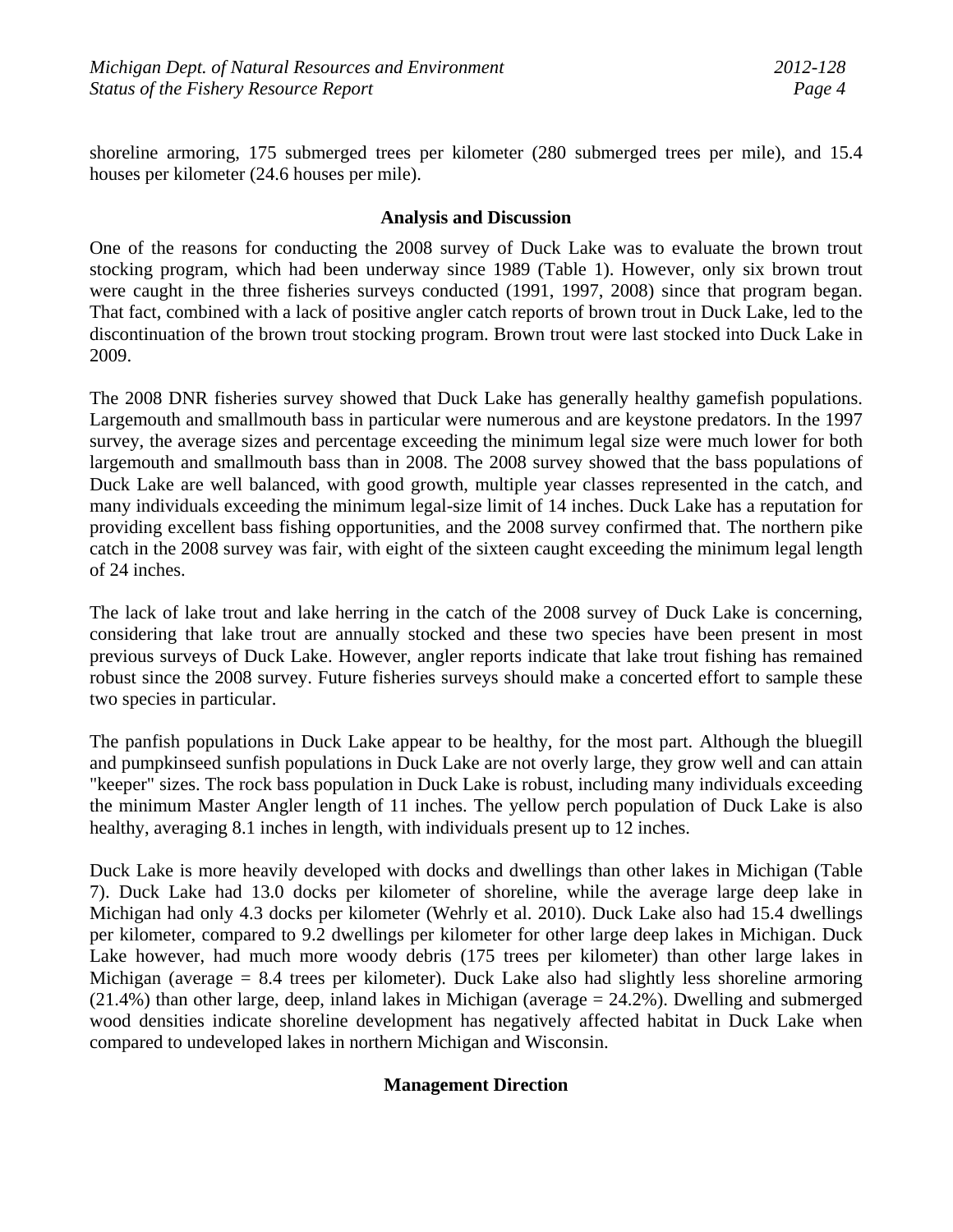Native species like bluegill, pumpkinseed sunfish, rock bass, northern pike, largemouth bass, and smallmouth bass should continue to thrive in Duck Lake without direct management efforts. However, no lake herring were caught in the 2008 survey. Lake herring are a state-threatened species. Future fisheries surveys should place extra emphasis on studying the lake herring population of Duck Lake.

Duck Lake is a rare resource in that it has deep, cold water that can harbor lake trout. For the last  $50+$ years, Duck Lake has had a reputation as a good lake trout fishing lake. However, the Duck Lake lake trout population is likely entirely dependent on stocking. Therefore, we should continue to stock lake trout annually at a rate of 6 yearlings per acre.

Any remaining riparian wetlands adjacent to Duck Lake should be protected as they are critical to the continued health of the lake's aquatic community. Future riparian development and wetland loss may result in deterioration of the water quality and aquatic habitat. Healthy biological communities in inland lakes require suitable natural habitat. Human development within the lake watershed, along the shoreline, and in the lake proper has a tendency to change and diminish natural habitat. Appropriate watershed management is necessary to sustain healthy biological communities, including fish, invertebrates, amphibians, reptiles, birds and aquatic mammals. Generally for lakes this includes maintenance of good water quality, especially for nutrients; preservation of natural shorelines, especially shore contours and vegetation; and preservation of bottom contours, vegetation, and wood structure within a lake. Guidelines for protecting fisheries habitat in inland lakes can be found in Fisheries Division Special Report 38 (O'Neal and Soulliere 2006).

#### **References**

Hay, R. L. 1981. Inland lake survey: Duck Lake, 1981. Michigan Department of Natural Resources, Cadillac.

Hay, R. L. 1991. Inland lake survey: Duck Lake, 1991. Michigan Department of Natural Resources, Cadillac.

O'Neal, R. P., and G. J. Soulliere. 2006. Conservation guidelines for Michigan lakes and associated natural resources. Michigan Department of Natural Resources, Fisheries Special Report 38, Ann Arbor.

Wehrly, K.E., G.S. Carter, and J.E. Breck. 2009 Draft. Standardized sampling methods for the inland lakes status and trends program. Chapter 27 in Manual of Fisheries Survey Methods. Michigan Department of Natural Resources, Fisheries Division internal document, Ann Arbor.

Wehrly, K. E., D. B. Hayes, and T. C. Wills. 2010. Status and Trends of Michigan Inland Lake Resources 2002-2007. Michigan Department of Natural Resources and Environment Special Report. Ann Arbor.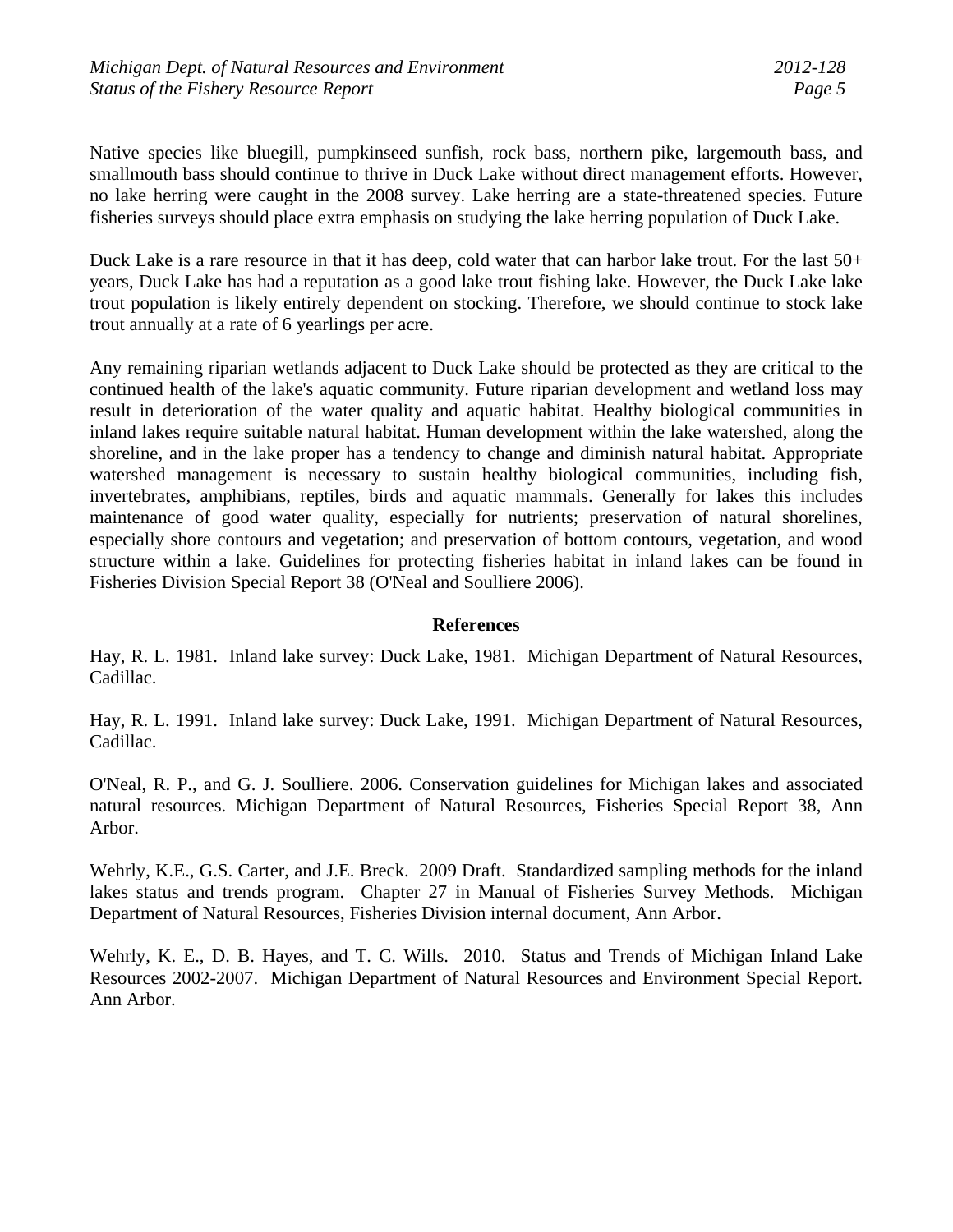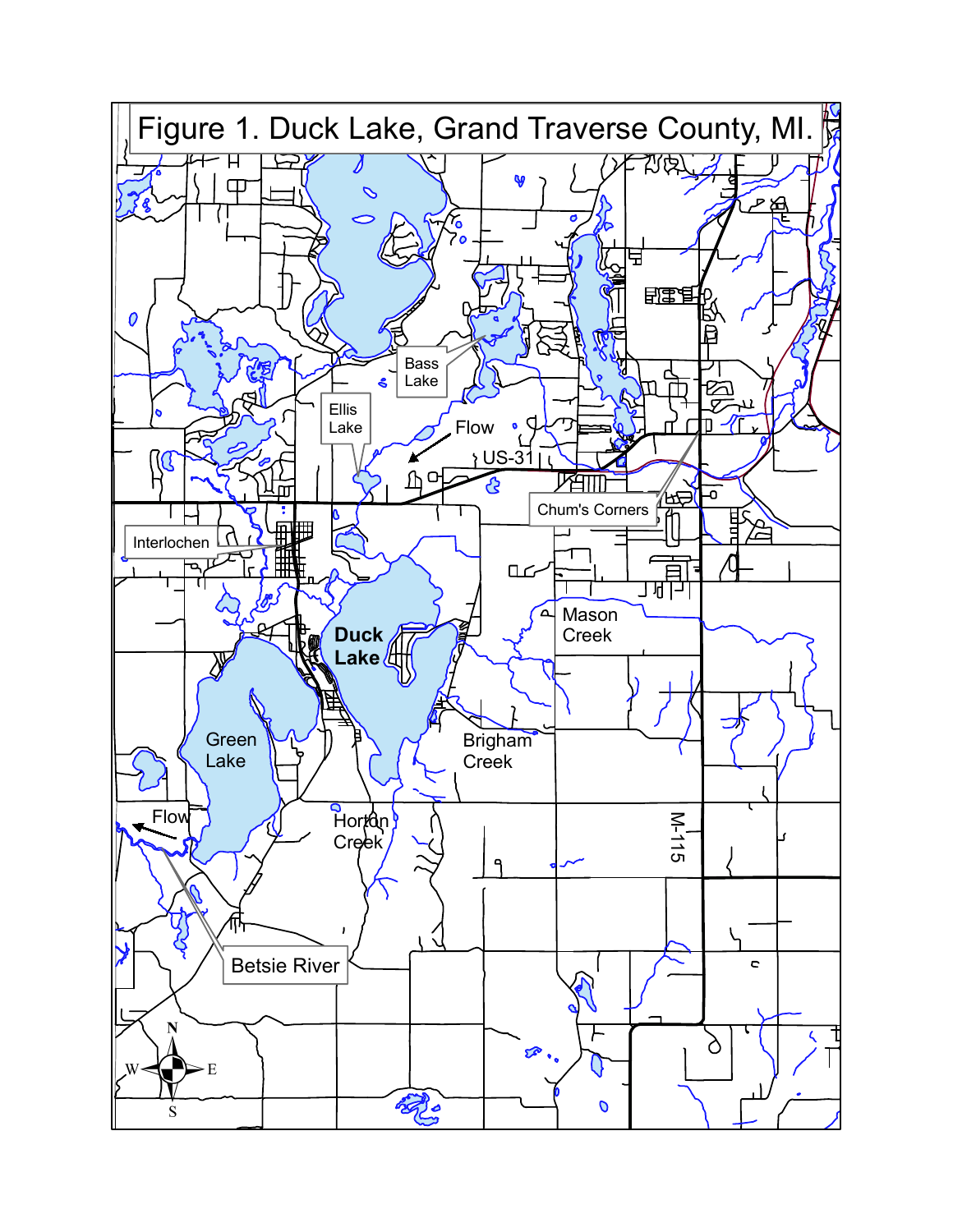|      | <b>Table 1.</b> Fish stocked in Duck Lake, Grand Traverse County, 1905-2011. |         |                    |               |
|------|------------------------------------------------------------------------------|---------|--------------------|---------------|
| Year | <b>Species</b>                                                               | Number  | Size/age           | <b>Strain</b> |
| 1905 | walleye                                                                      | 125,000 | fry                |               |
| 1909 | smallmouth bass                                                              | 6,000   | fry                |               |
|      | walleye                                                                      | 100,000 | fry                |               |
| 1910 | walleye                                                                      | 100,000 | fry                |               |
| 1929 | bluegill                                                                     | 12,000  | 3-5 months         |               |
|      | largemouth bass                                                              | 1,000   | 2 months           |               |
| 1930 | bluegill                                                                     | 6,000   | unknown            |               |
|      | walleye                                                                      | 200,000 | fry                |               |
| 1931 | bluegill                                                                     | 6,000   | 5 months           |               |
|      | smallmouth bass                                                              | 750     | 4 months           |               |
| 1932 | bluegill                                                                     | 1,000   | unknown            |               |
|      | largemouth bass                                                              | 500     | unknown            |               |
| 1933 | bluegill                                                                     | 3,000   | 6 months           |               |
|      | largemouth bass                                                              | 1,000   | 6 months           |               |
|      | walleye                                                                      | 200,000 | fry                |               |
| 1934 | bluegill                                                                     | 12,000  | unknown            |               |
|      | largemouth bass                                                              | 1,000   | unknown            |               |
|      | yellow perch                                                                 | 5,000   | unknown            |               |
| 1935 | bluegill                                                                     | 5,000   | unknown            |               |
|      | walleye                                                                      | 170,000 | fry                |               |
|      | yellow perch                                                                 | 25,000  | unknown            |               |
| 1936 | bluegill                                                                     | 150     | yearlings          |               |
|      | largemouth bass                                                              | 150     | yearlings          |               |
|      | largemouth bass                                                              | 1,000   | fingerlings        |               |
|      | shiners                                                                      | 27,000  | unknown            |               |
|      | walleye                                                                      | 300,000 | fry                |               |
|      | yellow perch                                                                 | 3,250   | unknown            |               |
| 1937 | bluegill                                                                     | 20,000  | unknown            |               |
|      | largemouth bass                                                              | 400     | fingerlings        |               |
|      | walleye                                                                      | 240,000 | fry                |               |
|      | yellow perch                                                                 | 10,000  | unknown            |               |
| 1938 | bluegill                                                                     | 20,000  | unknown            |               |
|      | largemouth bass                                                              | 2,000   | unknown            |               |
|      | walleye                                                                      | 200,000 | fry                |               |
| 1951 | lake trout                                                                   | 3,300   | yearlings          |               |
| 1952 | lake trout                                                                   | 5,000   | sub-legal          |               |
| 1953 | lake trout                                                                   | 3,000   | yearlings          |               |
| 1954 | lake trout                                                                   | 5,000   | yearlings          |               |
| 1955 | lake trout                                                                   | 5,000   | yearlings          |               |
| 1956 | lake trout                                                                   | 5,000   | yearlings          |               |
| 1957 | lake trout                                                                   | 5,000   | yearlings          |               |
| 1961 | lake trout                                                                   | 5,000   | yearlings          |               |
| 1964 | lake trout                                                                   | 3,000   | legal              |               |
| 1965 | brook trout                                                                  | 10,000  | sub-legal          |               |
|      | lake trout                                                                   | 34,100  | sub-legal          |               |
|      | lake trout                                                                   | 1,900   | legal              |               |
| 1966 | splake                                                                       | 50,000  | spring fingerlings |               |
| 1969 | rainbow trout                                                                | 23,318  | yearlings          |               |
| 1970 | brown trout                                                                  | 700     | adults             |               |
|      | brown trout                                                                  | 20,000  | yearlings          |               |

**Table 1.** Fish stocked in Duck Lake, Grand Traverse County, 1905-2011.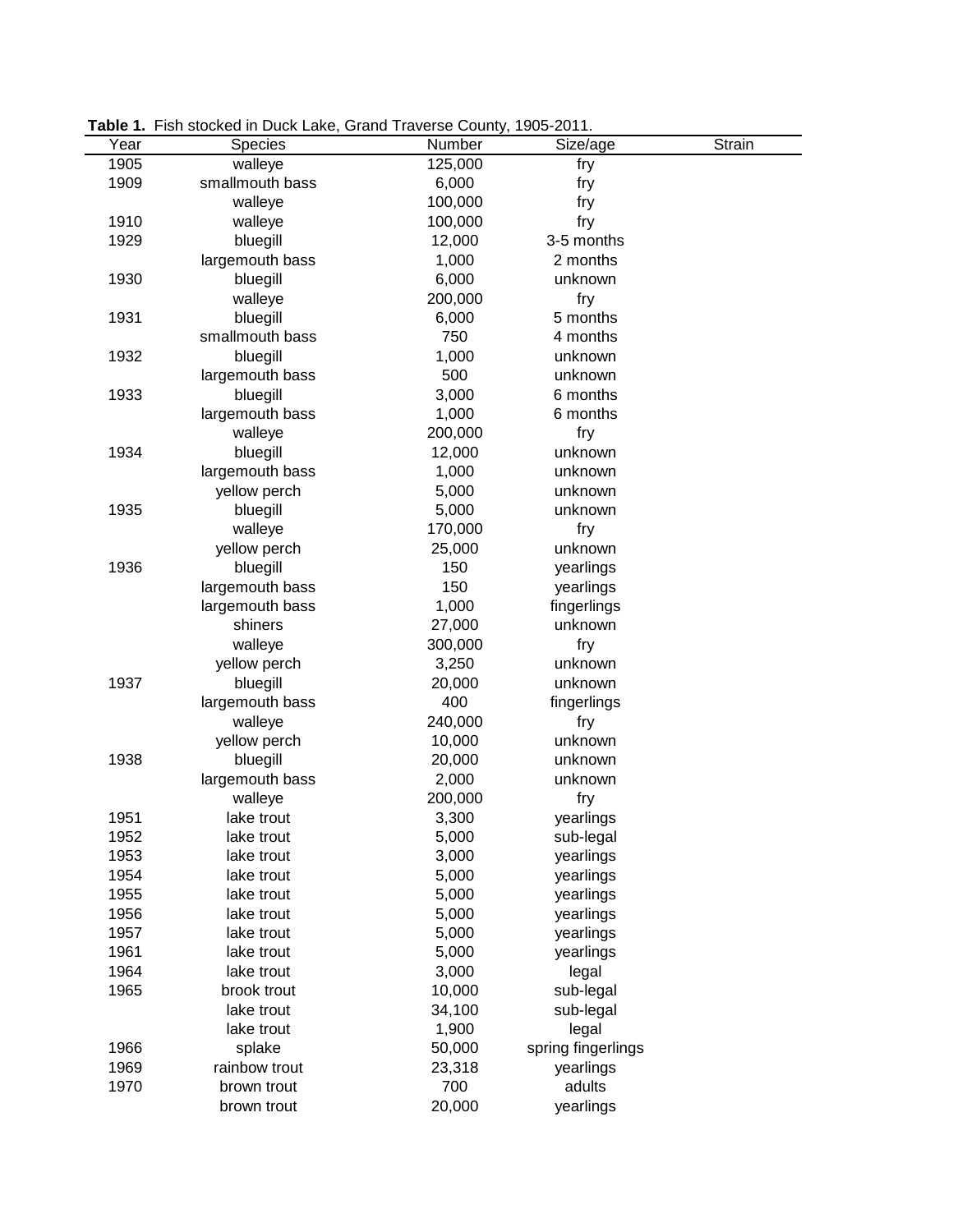|      | Table 1 continued. Fish stocked in Duck Lake, Grand Traverse County, 1905-2011. |        |                  |                        |
|------|---------------------------------------------------------------------------------|--------|------------------|------------------------|
| 1970 | rainbow trout                                                                   | 1,345  | adults           |                        |
| 1976 | splake                                                                          | 14,004 | yearlings        |                        |
| 1977 | splake                                                                          | 30,000 | yearlings        |                        |
| 1978 | lake trout                                                                      | 25,000 | yearlings        |                        |
| 1981 | splake                                                                          | 15,000 | yearlings        |                        |
| 1982 | lake trout                                                                      | 10,000 | yearlings        | Marquette              |
| 1983 | lake trout                                                                      | 5,000  | yearlings        | Marquette              |
| 1985 | lake trout                                                                      | 4,000  | yearlings        |                        |
| 1987 | splake                                                                          | 7,000  | yearlings        |                        |
| 1988 | splake                                                                          | 6,200  | yearlings        |                        |
| 1989 | brown trout                                                                     | 5,000  | yearlings        | <b>Plymouth Rock</b>   |
|      | splake                                                                          | 10,000 | fall fingerlings |                        |
| 1990 | brown trout                                                                     | 7,000  | yearlings        | Soda Lake              |
|      | lake trout                                                                      | 6,800  | yearlings        | Marquette              |
| 1991 | lake trout                                                                      | 6,900  | yearlings        | Lake Superior          |
| 1992 | brown trout                                                                     | 6,900  | yearlings        | <b>Wild Rose</b>       |
|      | lake trout                                                                      | 7,000  | yearlings        | Lake Superior          |
| 1993 | brown trout                                                                     | 6,900  | yearlings        | <b>Wild Rose</b>       |
|      | lake trout                                                                      | 7,000  | yearlings        | Marquette              |
| 1994 | brown trout                                                                     | 6,998  | yearlings        | Saint Croix            |
|      | lake trout                                                                      | 6,100  | yearlings        | Marquette              |
| 1995 | brown trout                                                                     | 7,000  | yearlings        | Soda Lake              |
| 1996 | brown trout                                                                     | 6,527  | yearlings        | <b>Wild Rose</b>       |
|      | lake trout                                                                      | 7,000  | yearlings        | Marquette              |
| 1997 | brown trout                                                                     | 6,990  | yearlings        | Wild Rose              |
|      | lake trout                                                                      | 5,090  | yearlings        | Marquette              |
| 1998 | brown trout                                                                     | 6,800  | yearlings        | Seeforellen            |
|      | lake trout                                                                      | 6,900  | yearlings        | Marquette              |
| 1999 | brown trout                                                                     | 7,000  | yearlings        | Seeforellen            |
|      | lake trout                                                                      | 8,000  | yearlings        | Marquette              |
| 2000 | brown trout                                                                     | 7,950  | yearlings        | Seeforellen            |
|      | lake trout                                                                      | 10,600 | yearlings        | Marquette              |
| 2001 | brown trout                                                                     | 7,150  | yearlings        | Seeforellen            |
|      | lake trout                                                                      | 8,000  | yearlings        | Marquette              |
| 2002 | brown trout                                                                     | 7,070  | yearlings        | <b>Gilchrist Creek</b> |
|      | brown trout                                                                     | 520    | yearlings        | <b>Wild Rose</b>       |
|      | lake trout                                                                      | 7,240  | yearlings        | Marquette              |
| 2003 | brown trout                                                                     | 7,100  | yearlings        | <b>Wild Rose</b>       |
|      | lake trout                                                                      | 8,000  | yearlings        | Marquette              |
| 2004 | brown trout                                                                     | 7,100  | yearlings        | <b>Wild Rose</b>       |
|      | lake trout                                                                      | 11,000 | yearlings        | Marquette              |
| 2005 | brown trout                                                                     | 8,000  | yearlings        | <b>Wild Rose</b>       |
|      | lake trout                                                                      | 10,000 | yearlings        | Marquette              |
| 2006 | brown trout                                                                     | 8,600  | yearlings        | <b>Wild Rose</b>       |
|      | lake trout                                                                      | 12,000 | yearlings        | Marquette              |
|      | lake trout                                                                      | 1,000  | adults           | Lake Superior          |
| 2007 | brown trout                                                                     | 6,400  | yearlings        | <b>Wild Rose</b>       |
|      | lake trout                                                                      | 7,000  | yearlings        | Marquette              |
| 2008 | brown trout                                                                     | 8,100  | yearlings        | Wild Rose              |
|      | lake trout                                                                      | 6,000  | yearlings        | Lewis Lake             |
| 2009 | brown trout                                                                     | 9,500  | yearlings        | <b>Wild Rose</b>       |
|      |                                                                                 |        |                  |                        |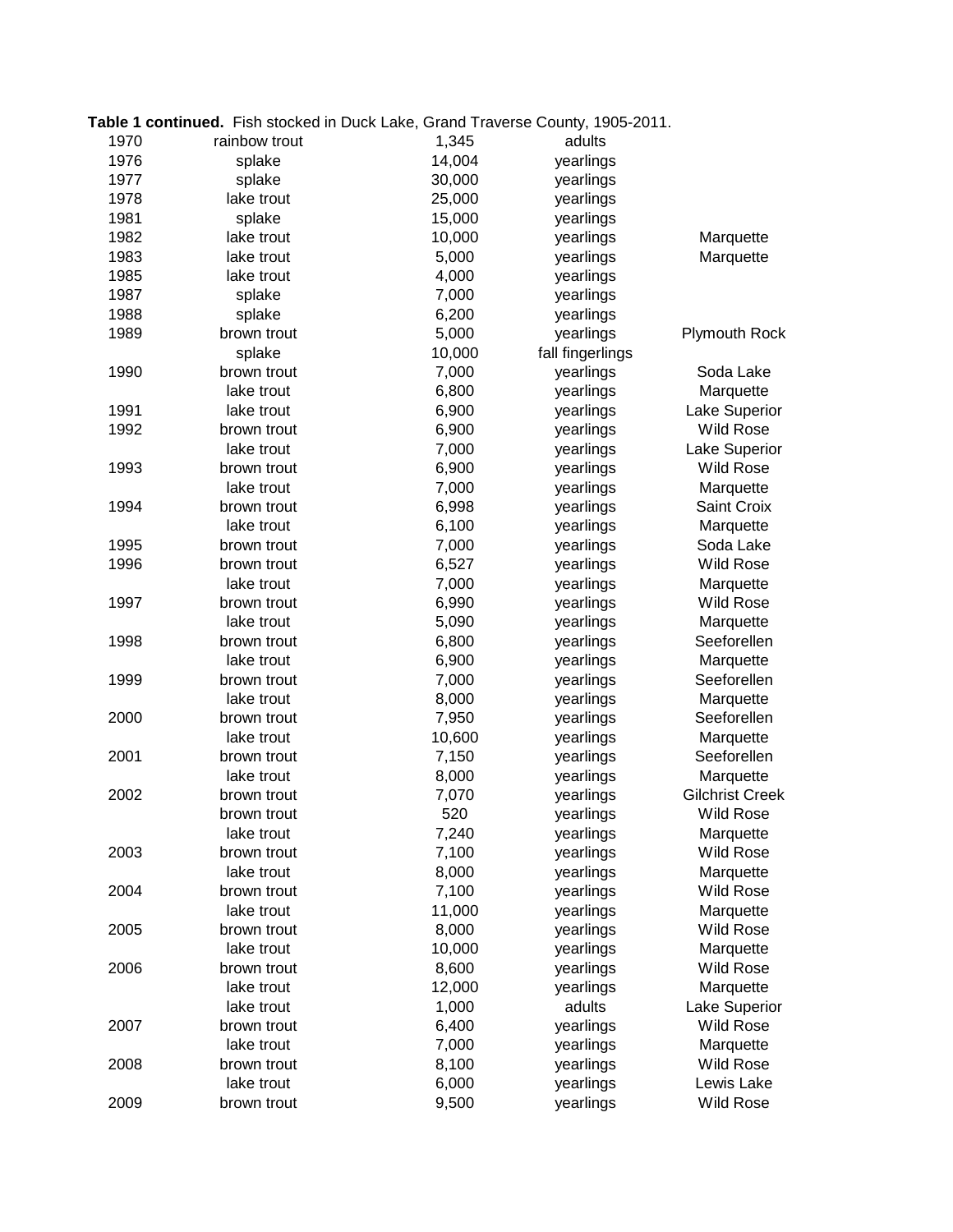|      |            | Table 1 continued. Fish stocked in Duck Lake, Grand Traverse County, 1905-2011. |           |               |
|------|------------|---------------------------------------------------------------------------------|-----------|---------------|
| 2009 | lake trout | 7.500                                                                           | vearlings | Seneca Lake   |
| 2010 | lake trout | 11.400                                                                          | yearlings | Lake Superior |
| 2011 | lake trout | 11.200                                                                          | vearlings | Lake Superior |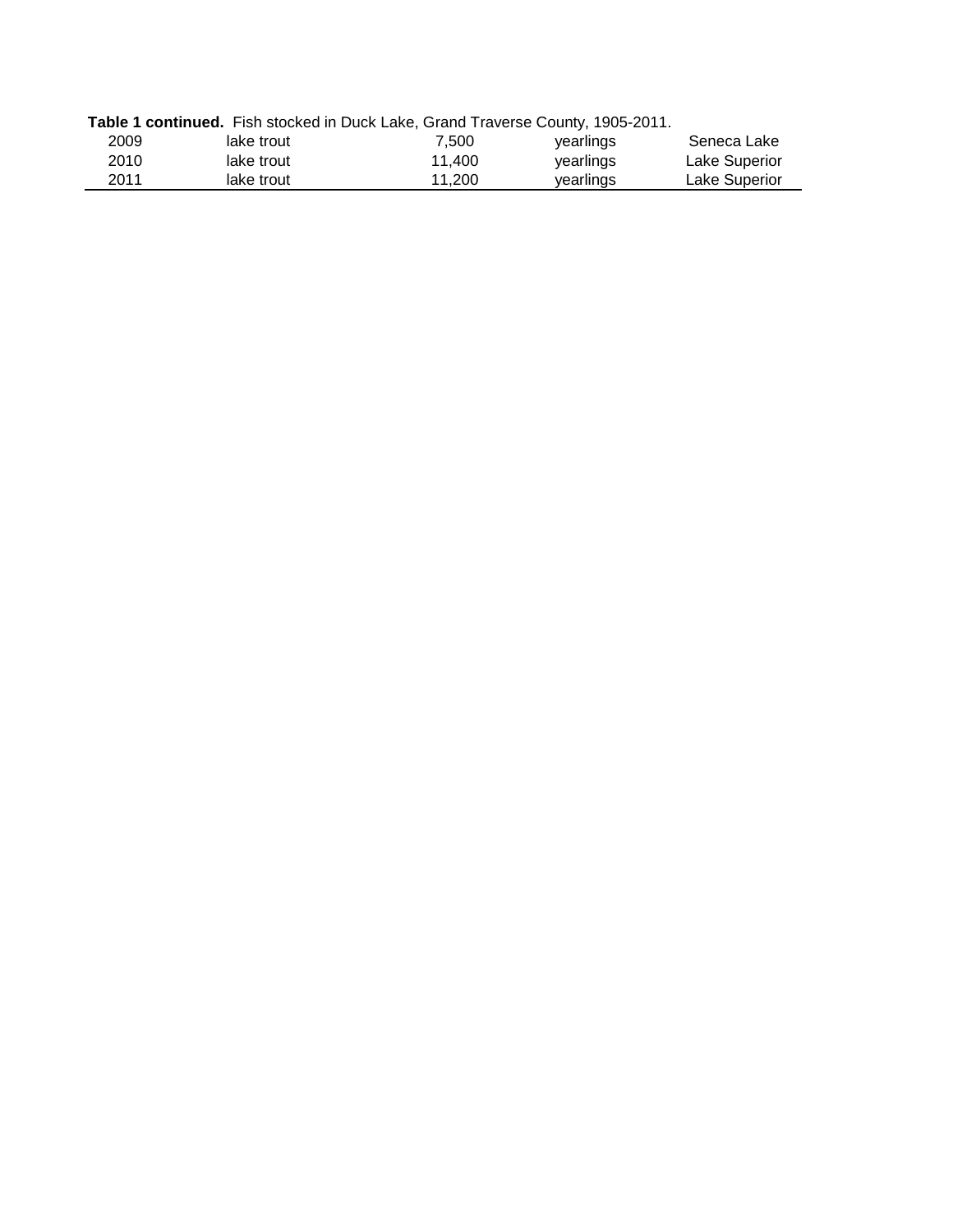|                     |        | Percent   | Weight   | Percent   | Length range | Average | Percent                 |
|---------------------|--------|-----------|----------|-----------|--------------|---------|-------------------------|
| <b>Species</b>      | Number | by number | (Pounds) | by weight | (inches)     | length  | legal size <sup>2</sup> |
| alewife             |        | 0.2       | 0.2      | 0.0       | $8 - 8$      | 8.5     |                         |
| bluegill            | 145    | 25.1      | 22.1     | 4.4       | $3 - 10$     | 5.9     | 32(6")                  |
| brown trout         | 3      | 0.5       | 11.8     | 2.3       | $8 - 29$     | 15.8    | 100(8")                 |
| bowfin              | 1      | 0.2       | 4.6      | 0.9       | 23-23        | 23.5    |                         |
| brown bullhead      | 5      | 0.9       | 4.0      | 0.8       | $10 - 12$    | 11.9    | 100(7")                 |
| lake herring        | 51     | 8.8       | 12.6     | 2.5       | $7 - 16$     | 9.3     |                         |
| lake trout          | 20     | 3.5       | 133.6    | 26.3      | 16-30        | 26.2    | 100(8")                 |
| lake whitefish      | 1      | 0.2       | 2.6      | 0.5       | 19-19        | 19.5    |                         |
| largemouth bass     | 39     | 6.8       | 36.9     | 7.3       | $8 - 15$     | 12.1    | 13 (14")                |
| longnose gar        | 9      | 1.6       | 29.8     | 5.9       | 30-34        | 32.7    |                         |
| northern pike       | 21     | 3.6       | 67.3     | 13.3      | $21 - 26$    | 24.3    | 62 (24")                |
| pumpkinseed sunfish | 59     | 10.2      | 11.8     | 2.3       | $5 - 8$      | 6.2     | 61(6")                  |
| rock bass           | 148    | 25.6      | 51.0     | 10.0      | 4-11         | 7.1     | 66 (6")                 |
| smallmouth bass     | 27     | 4.7       | 37.6     | 7.4       | $8 - 19$     | 12.6    | 41 (14")                |
| splake              | 3      | 0.5       | 27.4     | 5.4       | 26-29        | 27.8    | 100(8")                 |
| white sucker        | 11     | 1.9       | 36.6     | 7.2       | $8 - 22$     | 19.8    |                         |
| yellow perch        | 8      | 1.4       | 0.7      | 0.1       | $5 - 6$      | 6.0     | 0(7")                   |
| yellow bullhead     | 25     | 4.3       | 17.0     | 3.3       | $8 - 13$     | 11.2    |                         |
| Total               | 577    | 100       | 507.6    | 100       |              |         |                         |

**Table 2.** Number, weight, and length of fish collected from Duck Lake with large mesh fyke nets and inland gillnets on June 18-22, 1997.

 $1$ Note some fish were measured to 0.1 inch, others to inch group: e.g.,  $5 - 5.0$  to 5.9 inch, 12=12.0 to 12.9 inches; etc.

<sup>2</sup>Percent legal size or acceptable size for angling. Legal size or acceptable size for angling is given in parentheses.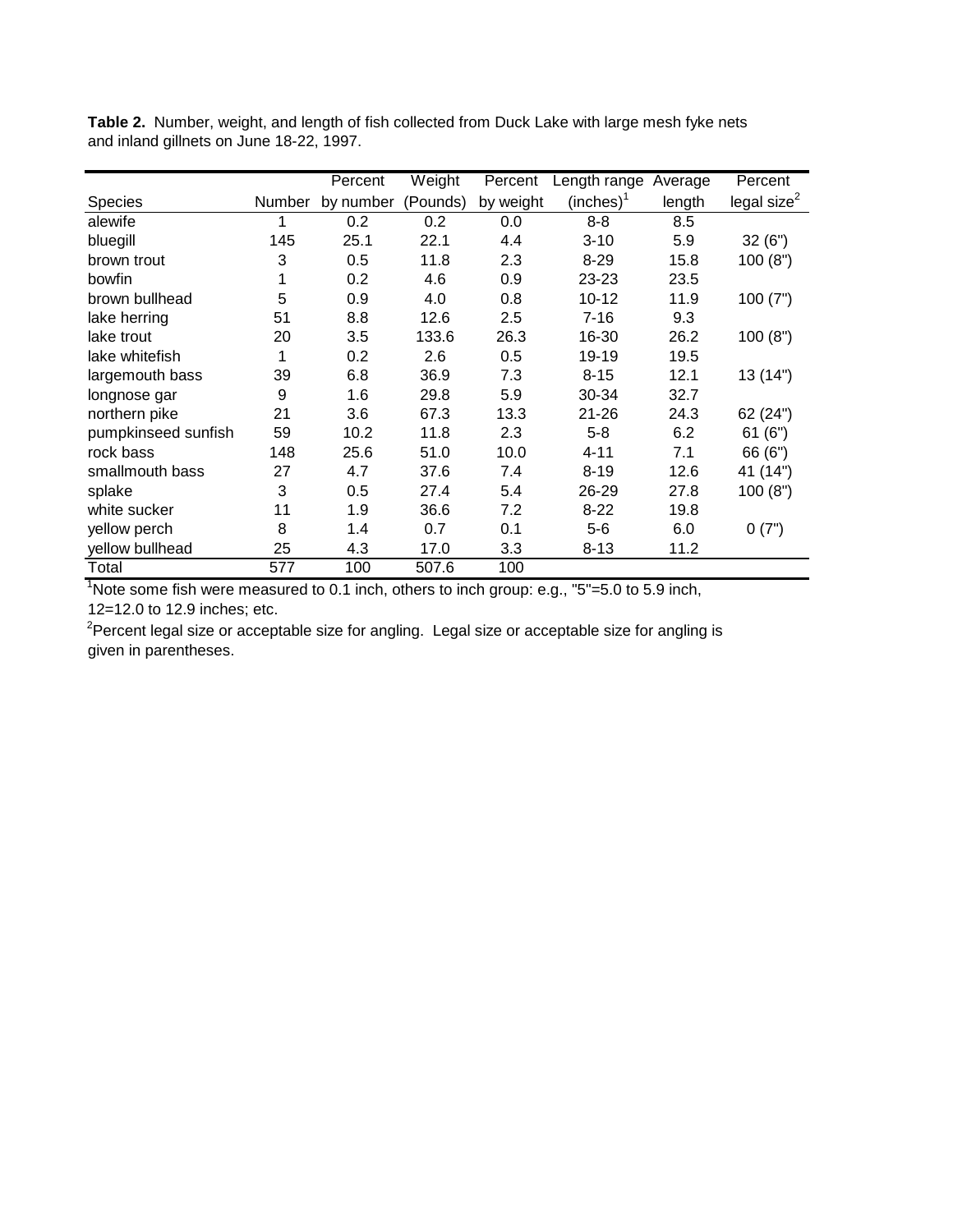|                 |   |              |                  | Age              |      |      |      |      |          |      | Mean Growth |
|-----------------|---|--------------|------------------|------------------|------|------|------|------|----------|------|-------------|
| Species         | I | $\mathbf{I}$ | III              | ${\sf IV}$       | V    | VI   | VII  | VIII | $\sf IX$ | X    | Index       |
| Bluegill        |   | 3.0          | $\overline{5.4}$ | $\overline{5.7}$ | 7.9  | 8.25 | 7.9  |      | 10.0     |      | $-0.2$      |
|                 |   | (1)          | (6)              | (23)             | (3)  | (4)  | (1)  |      | (2)      |      |             |
|                 |   |              |                  |                  |      |      |      |      |          |      |             |
| Brown trout     |   | 9.1          |                  |                  | 29.0 |      |      |      |          |      |             |
|                 |   | (2)          |                  |                  | (1)  |      |      |      |          |      |             |
|                 |   |              |                  |                  |      |      |      |      |          |      |             |
| Lake trout      |   |              | 17.9             | 20.9             | 27.7 | 28.6 |      |      |          |      | $+6.9$      |
|                 |   |              | (2)              | (2)              | (13) | (3)  |      |      |          |      |             |
|                 |   |              |                  |                  |      |      |      |      |          |      |             |
| Lake herring    |   | 7.7          | 8.3              | 12.8             |      | 13.9 |      |      |          |      | $-2.0$      |
|                 |   | (1)          | (6)              | (2)              |      | (2)  |      |      |          |      |             |
|                 |   |              |                  |                  |      |      |      |      |          |      |             |
| Largemouth bass |   |              | 11.0             | 11.7             | 12.7 | 13.3 | 14.7 | 15.7 |          |      | $-0.3$      |
|                 |   |              | (12)             | (12)             | (5)  | (4)  | (2)  | (1)  |          |      |             |
|                 |   |              |                  |                  |      |      |      |      |          |      |             |
| Northern pike   |   |              |                  |                  | 23.5 | 24.2 | 24.8 | 26.3 | 24.6     |      | $-3.9$      |
|                 |   |              |                  |                  | (8)  | (3)  | (6)  | (2)  | (1)      |      |             |
|                 |   |              |                  |                  |      |      |      |      |          |      |             |
| Pumpkinseed     |   |              | 5.3              | 6.0              | 7.2  | 7.8  |      |      |          |      | $+0.2$      |
| sunfish         |   |              | (1)              | (19)             | (1)  | (3)  |      |      |          |      |             |
| Rock bass       |   |              | 5.4              | 6.5              | 8.9  | 9.5  | 10.1 | 10.7 | 11.1     | 11.1 | $+0.8$      |
|                 |   |              | (7)              | (25)             | (3)  | (12) | (3)  | (3)  | (8)      | (1)  |             |
|                 |   |              |                  |                  |      |      |      |      |          |      |             |
| Smallmouth bass |   | 9.0          | 10.2             |                  | 14.8 | 17.2 | 17.6 | 18.2 | 19.3     |      | $+0.2$      |
|                 |   | (12)         | (4)              |                  | (1)  | (3)  | (3)  | (3)  | (1)      |      |             |
|                 |   |              |                  |                  |      |      |      |      |          |      |             |
| Splake          |   |              |                  |                  | 28.6 | 26.5 |      |      |          |      |             |
|                 |   |              |                  |                  | (2)  | (1)  |      |      |          |      |             |
|                 |   |              |                  |                  |      |      |      |      |          |      |             |
| Yellow perch    |   |              |                  | 6.0              | 5.8  | 6.4  |      |      |          |      |             |
|                 |   |              |                  | (3)              | (3)  | (2)  |      |      |          |      |             |

**Table 3.** Average total weighted length (inches) at age, and growth relative to the state average, for fish sampled from Duck Lake with fyke nets and inland gill nets, June 18-22, 1997. Number of fish aged is given in parenthesis. A minimum of five fish per age group is statistically necessary for calculating a Mean Growth Index, which is a comparison to the State of Michigan average.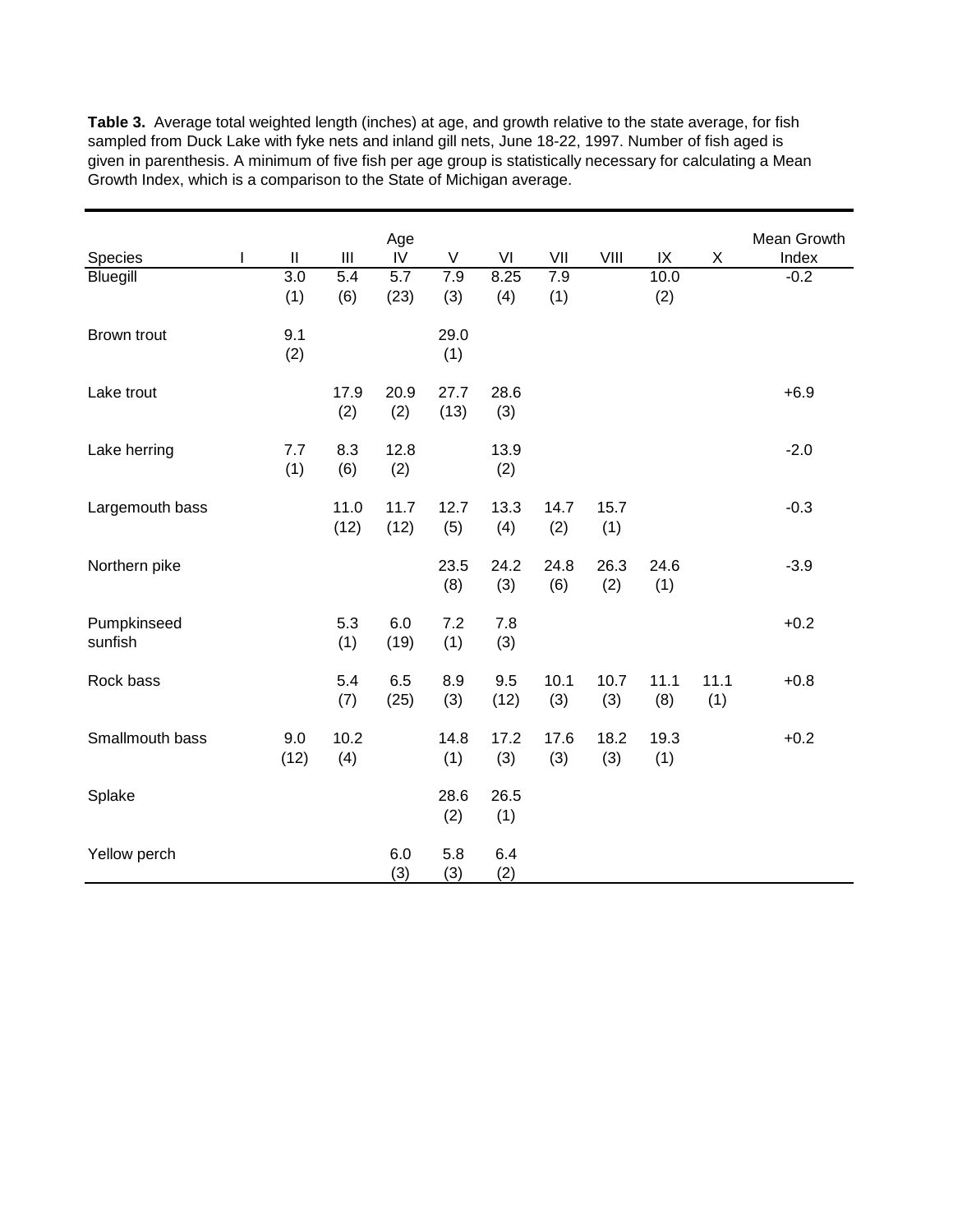**Table 4.** Michigan DNR Master Angler awards issued for fish caught from Duck Lake, Grand Traverse County, 1994-2011.

|                     | Number of Master     |
|---------------------|----------------------|
| Species             | Angler awards issued |
| <b>Bluegill</b>     |                      |
| Lake herring        |                      |
| Longnose gar        |                      |
| Northern pike       |                      |
| Pumpkinseed sunfish |                      |
| Rock bass           | 58                   |
| Smallmouth bass     |                      |
| Splake              |                      |
| Total:              | 65                   |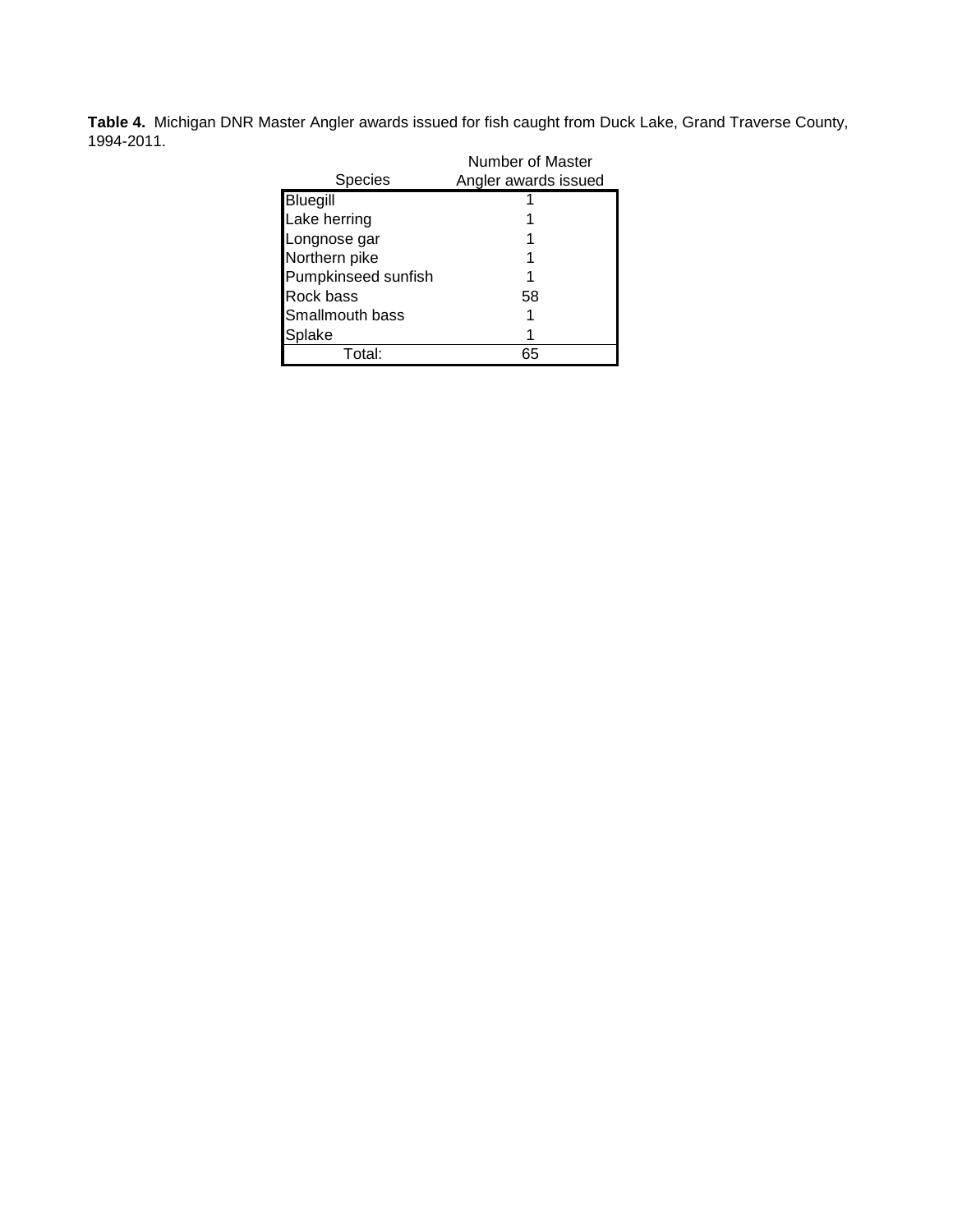|                     |        | Percent   | Weight   | Percent   | Length range | Average | Percent        |
|---------------------|--------|-----------|----------|-----------|--------------|---------|----------------|
| Species             | Number | by number | (Pounds) | by weight | $(inches)^T$ | length  | legal size $2$ |
| bluegill            | 115    | 12.5      | 16.7     | 3.7       | $4 - 8$      | 5.8     | 37(6")         |
| brown trout         |        | 0.1       | 0.1      | 0.0       | $6-6$        | 6.5     | 0(8")          |
| brown bullhead      | 27     | 2.9       | 15.3     | 3.4       | $7 - 14$     | 10.3    | 100(7")        |
| green sunfish       | 2      | 0.2       | 0.1      | 0.0       | $3 - 3$      | 3.5     |                |
| largemouth bass     | 35     | 3.8       | 60.7     | 13.4      | $11 - 17$    | 14.7    | 60 (14")       |
| longnose gar        | 1      | 0.1       | 3.9      | 0.9       | 34-34        | 34.5    |                |
| northern pike       | 16     | 1.7       | 60.1     | 13.3      | 13-33        | 24.6    | 50 (24")       |
| pumpkinseed sunfish | 15     | 1.6       | 2.0      | 0.4       | $4-6$        | 5.4     | 20(6")         |
| rock bass           | 511    | 55.5      | 133.9    | 29.6      | $3 - 12$     | 6.6     | 57(6")         |
| smallmouth bass     | 33     | 3.6       | 70.9     | 15.7      | $7 - 19$     | 15.4    | 73 (14")       |
| stickleback         | 1      | 0.1       | 0.0      | 0.0       | $2 - 2$      | 2.5     |                |
| white sucker        | 21     | 2.3       | 51.9     | 11.5      | $9 - 20$     | 17.9    |                |
| yellow bullhead     | 4      | 0.4       | 2.2      | 0.5       | $9 - 11$     | 10.5    |                |
| yellow perch        | 139    | 15.1      | 34.7     | 7.7       | $5 - 12$     | 8.1     | 70(7")         |
| Total               | 921    | 100       | 452.5    | 100       |              |         |                |

**Table 5.** Number, weight, and length of fish collected from Duck Lake with large mesh fyke nets, trap nets, and inland gillnets on June 18-22, 2008.

 $1$ Note some fish were measured to 0.1 inch, others to inch group: e.g., "5"=5.0 to 5.9 inch, 12=12.0 to 12.9 inches; etc.

<sup>2</sup>Percent legal size or acceptable size for angling. Legal size or acceptable size for angling is given in parentheses.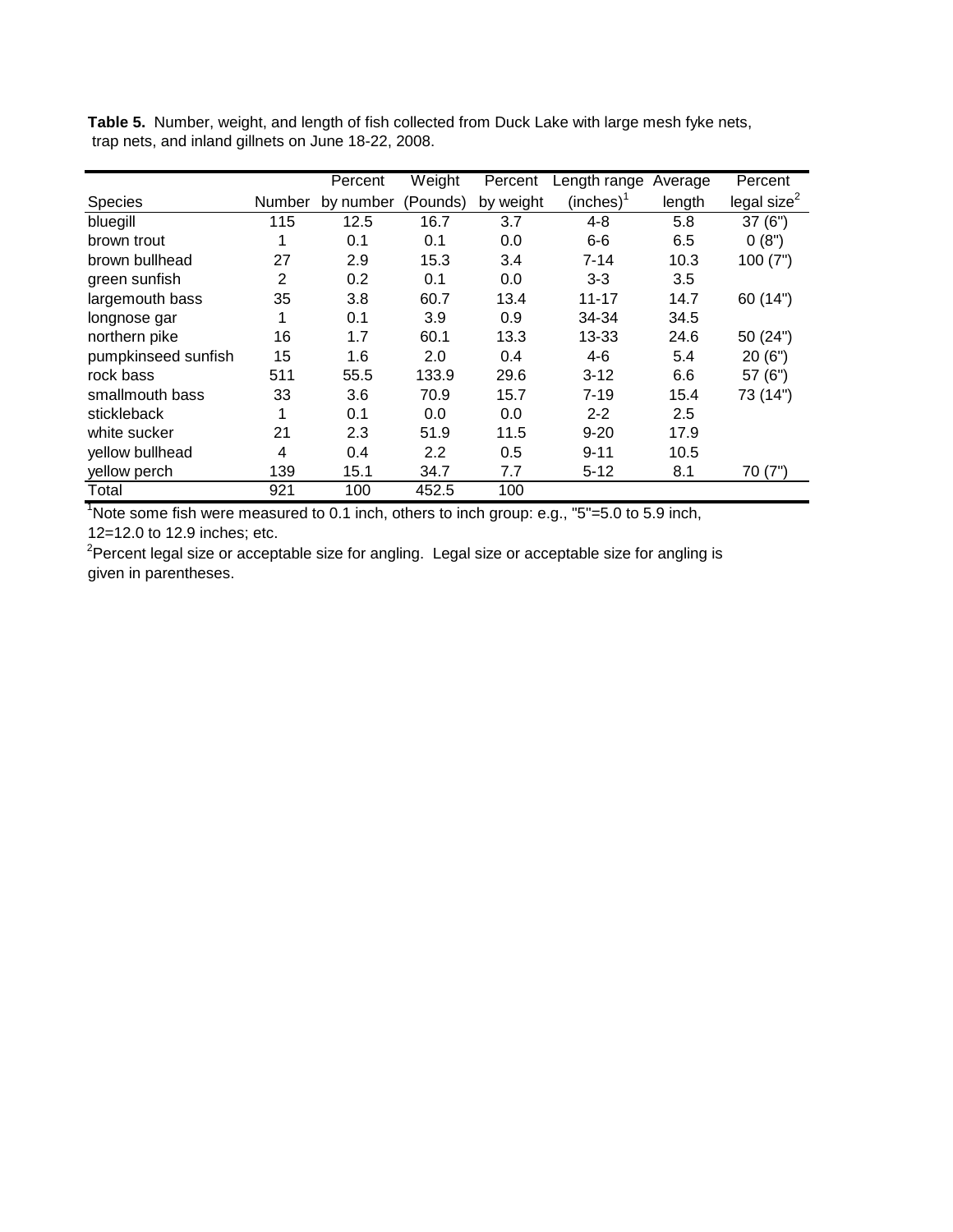**Table 6.** Average total weighted length (inches) at age, and growth relative to the state average, for fish sampled from Duck Lake with trap nets, fyke nets, and inland gill nets, June 18-22, 2008. Number of fish aged is given in parenthesis. A minimum of five fish per age group is statistically necessary for calculating a Mean Growth Index, which is a comparison to the State of Michigan average.

|               |      |      |      |      |      |      |      |      |      |      |      | Mean   |
|---------------|------|------|------|------|------|------|------|------|------|------|------|--------|
|               |      |      |      | Age  |      |      |      |      |      |      |      | Growth |
| Species       | L    | Ш    | Ш    | IV   | V    | VI   | VII  | VIII | IX   | X    | XI   | Index  |
| Bluegill      |      |      | 4.9  | 5.5  | 6.1  | 6.8  | 8.2  | 8.4  |      |      |      | $-0.4$ |
|               |      |      | (14) | (8)  | (7)  | (16) | (3)  | (1)  |      |      |      |        |
| Largemouth    |      |      |      | 13.1 | 14.0 | 15.6 | 16.3 | 16.4 | 17.3 | 17.4 |      | $+1.1$ |
| bass          |      |      |      | (9)  | (11) | (7)  | (3)  | (3)  | (3)  | (1)  |      |        |
| Northern pike | 13.9 | 20.3 | 21.0 | 23.3 | 24.4 | 29.2 | 27.6 | 33.7 |      |      |      |        |
|               | (1)  | (1)  | (3)  | (3)  | (2)  | (4)  | (1)  | (1)  |      |      |      |        |
| Pumpkinseed   |      |      | 5.1  | 5.3  | 6.3  | 6.3  |      |      |      |      |      | $-0.1$ |
| sunfish       |      |      | (7)  | (7)  | (1)  | (1)  |      |      |      |      |      |        |
| Rock bass     |      |      | 5.0  | 6.0  | 7.1  | 9.2  | 10.3 | 10.5 | 11.1 | 11.4 | 12.0 | $+0.7$ |
|               |      |      | (15) | (23) | (17) | (14) | (4)  | (8)  | (6)  | (3)  | (2)  |        |
| Smallmouth    |      | 7.7  | 11.4 | 14.2 | 14.7 | 16.8 | 17.5 | 18.0 | 18.5 |      |      | $+1.1$ |
| bass          |      | (3)  | (1)  | (12) | (1)  | (1)  | (5)  | (3)  | (7)  |      |      |        |
| Yellow perch  |      |      |      | 7.0  | 7.5  | 8.9  | 10.2 | 10.6 | 11.4 | 12.3 |      | $-0.5$ |
|               |      |      |      | (6)  | (29) | (13) | (7)  | (2)  | (2)  | (2)  |      |        |